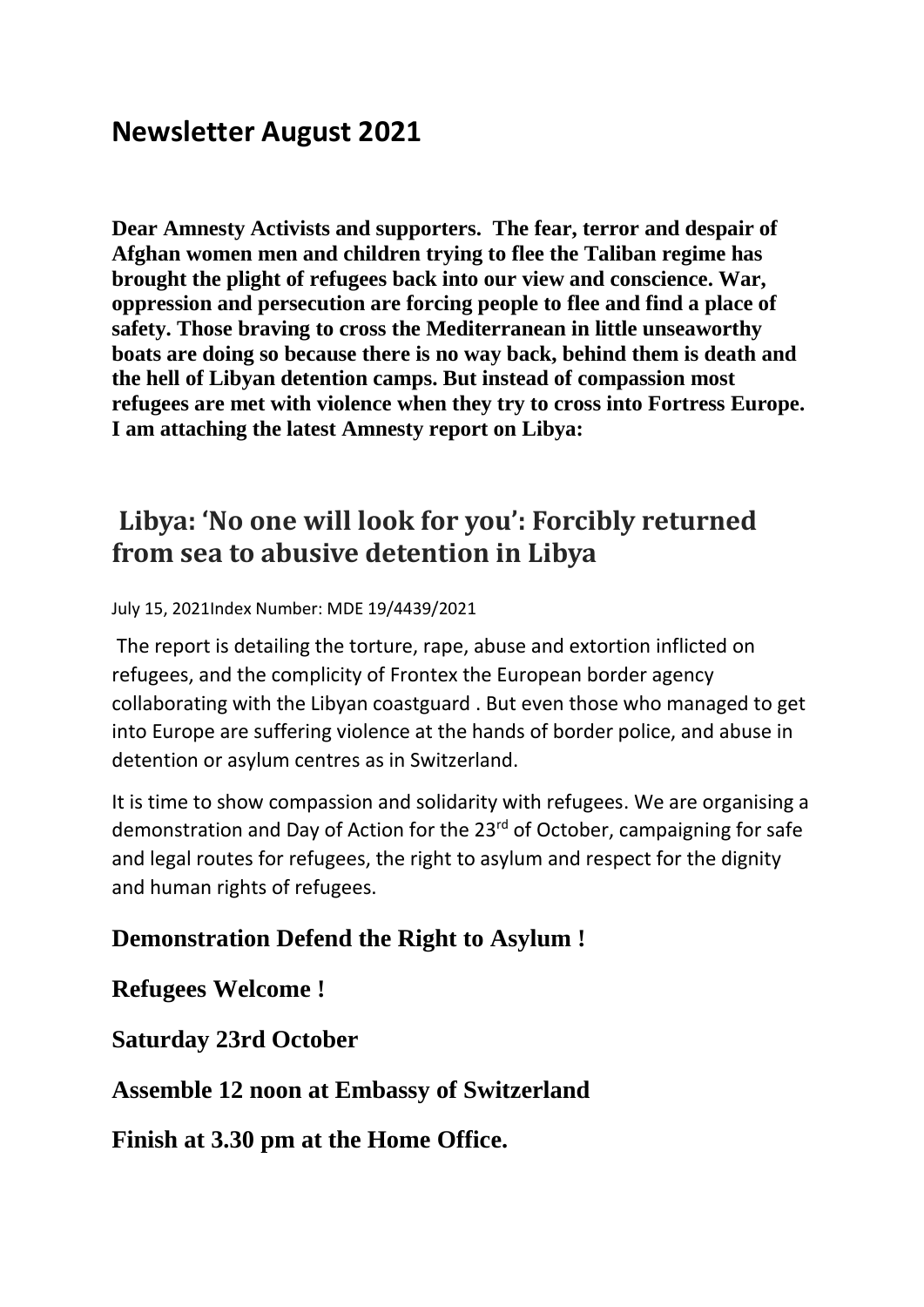| Content                                                                      | page      |
|------------------------------------------------------------------------------|-----------|
| Fortress Europe kills by Ulrike Schmidt                                      | $1 - 2$   |
| Demonstration 23 <sup>rd</sup> October and Day of Action                     | $3 - 4$   |
| Background information by Rovena Tanazi                                      | $5-9$     |
| Human Rights violations in Swiss Federal Asylum Centres by Jovana<br>Bosnjak | $9 - 11$  |
| Migrant workers denied rights in Austria by Jovana Bosnjak                   | $11 - 12$ |
| Turkey August updates by Chris Ramsey                                        | $13 - 15$ |

# **Complicit in Torture, Rape, Extortion and Murder-**

## **Fortress Europe kills !**

War, oppression and persecution are forcing people: men, women, children to leave their homes and seek safety and a future for their children in another country. The vast majority of refugees are hosted in developing countries.

Few take the perilous and dangerous journey to reach Europe lured by the promise of democracy , rule of law and respect for Human Rights. They are let down badly.

At the external borders in Greece, Croatia, Bulgaria, Hungary refugees experience brutality at the hands of the border police , who are briefed to keep refugees out. Families and unaccompanied children are languishing in overcrowded tents which are frequently flooded with little water and sanitation on the Greek islands.

Worst : the European Union and Frontex are cooperating with Libya at keeping refugees out of Europe no matter what the human cost. Surveillance drones and planes are directing the Libyan coastguard to the little boats full of refugees desperate to escape the hell of Libyan detention camps. Once caught a terrible fate awaits most. Women and girls are abused and raped . All face inhuman conditions in overcrowded detention camps with little food, water and sanitation. Many are forced to work under inhuman conditions, torture and extortion are rife. Some refugees die, we don't know how many.

"No-one will look for you " said a refugee who managed to escape.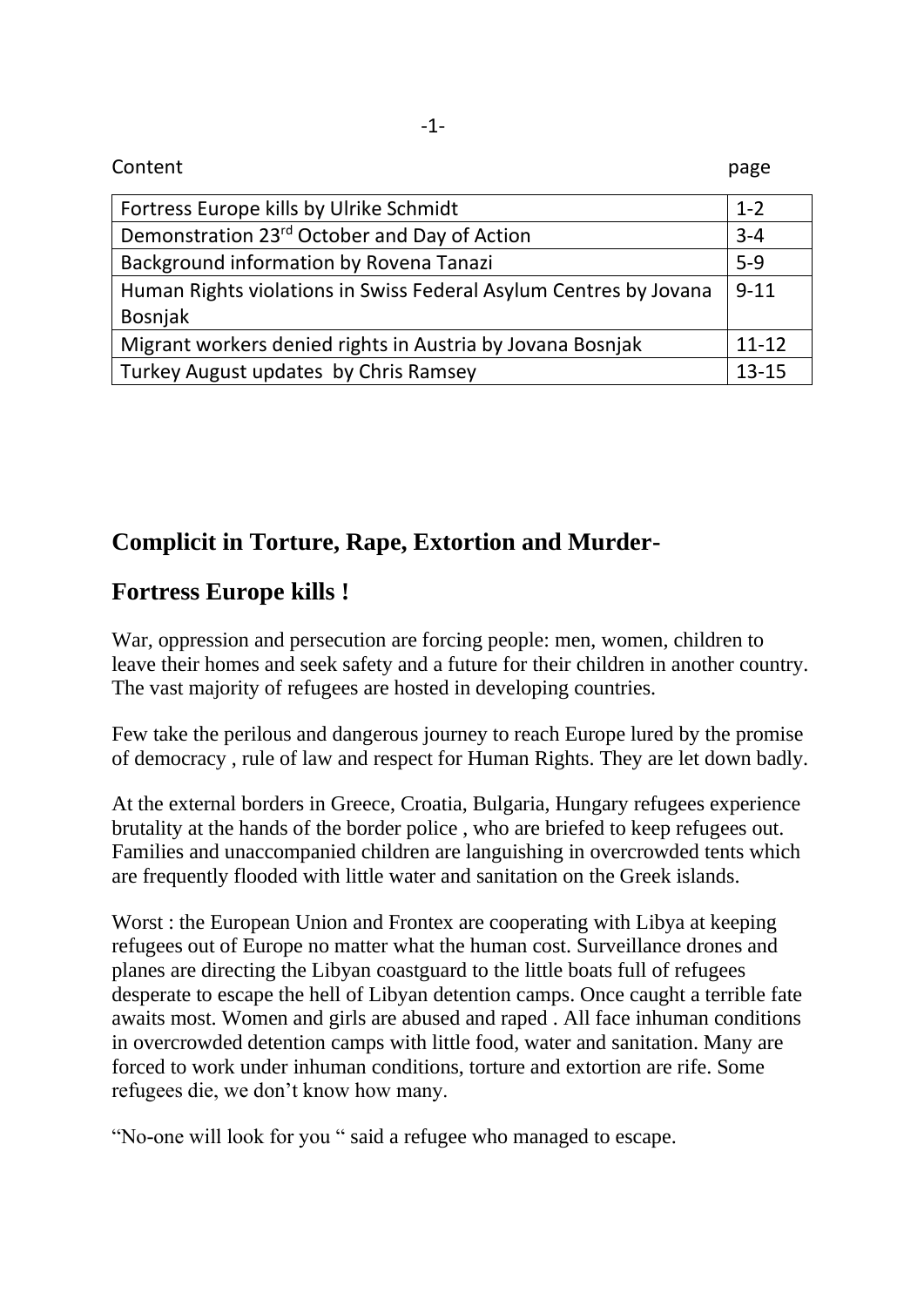#### El Hiblu 3

Before they were known as the El Hiblu 3, they were three teenagers with a passion for football and basketball. Aged 15, 16 and 19 at the time, they wanted what we all do: a safer, better life. That common goal brought them from Guinea and Côte d'Ivoire to Libya. Desperate to escape the violence and torture cells reserved for refugees and migrants there, they boarded a dinghy with over 100 others bound for Europe. The dinghy soon ran into trouble and was rescued by the El Hiblu, an oil transporter. The El Hiblu's crew then tried to return those rescued to Libya –which was unlawful –despite promising that they wouldn't. A protest broke out. The three youths were asked to help calm the situation. Acting as interpreters, they defended the right of those rescued not to face torture again in Libya. The crew turned the ship towards Europe. However, as it entered Malta's waters, the Maltese authorities stormed the ship, claiming the three had taken it by force. They charged the youths with offences so serious that they could be jailed for life. This despite finding almost no evidence to support the charges. The three youths had simply tried to defend their safety and to protect those rescued with them. Now they're in the dock.

For several years members of Ngo's and charities like "Jugend rettet" "Medicines sans Frontieres", "Save the children" as well as Individuals who save lives have been criminalised ,ships impounded, the crew taken to court.

But even those refugees who made it into Europe are not safe. Federal asylum centres in Switzerland are rife with abuse against asylum seekers.

Denmark is deporting or forcibly returning refugees to countries where their lives are in danger. Of particular concern is the coerced removal of Syrian refugees into removal centres where they are under pressure to "voluntarily" return while Denmark waits for the diplomatic situation to enable them to deport directly.

In the UK the Nationality and Borders bill is awaiting its third reading in Parliament. If this bill goes through it will make vulnerable people even more vulnerable and set a terrible example. Criminalising people just for trying to reach a place of safety is morally and legally indefensible. People cross the

Channel and put themselves in serious danger because there are simply no safe alternatives open to them.

The UN Declaration of Universal Human Rights states in article 14 :

Everyone has the right to seek and enjoy in other countries asylum from persecution.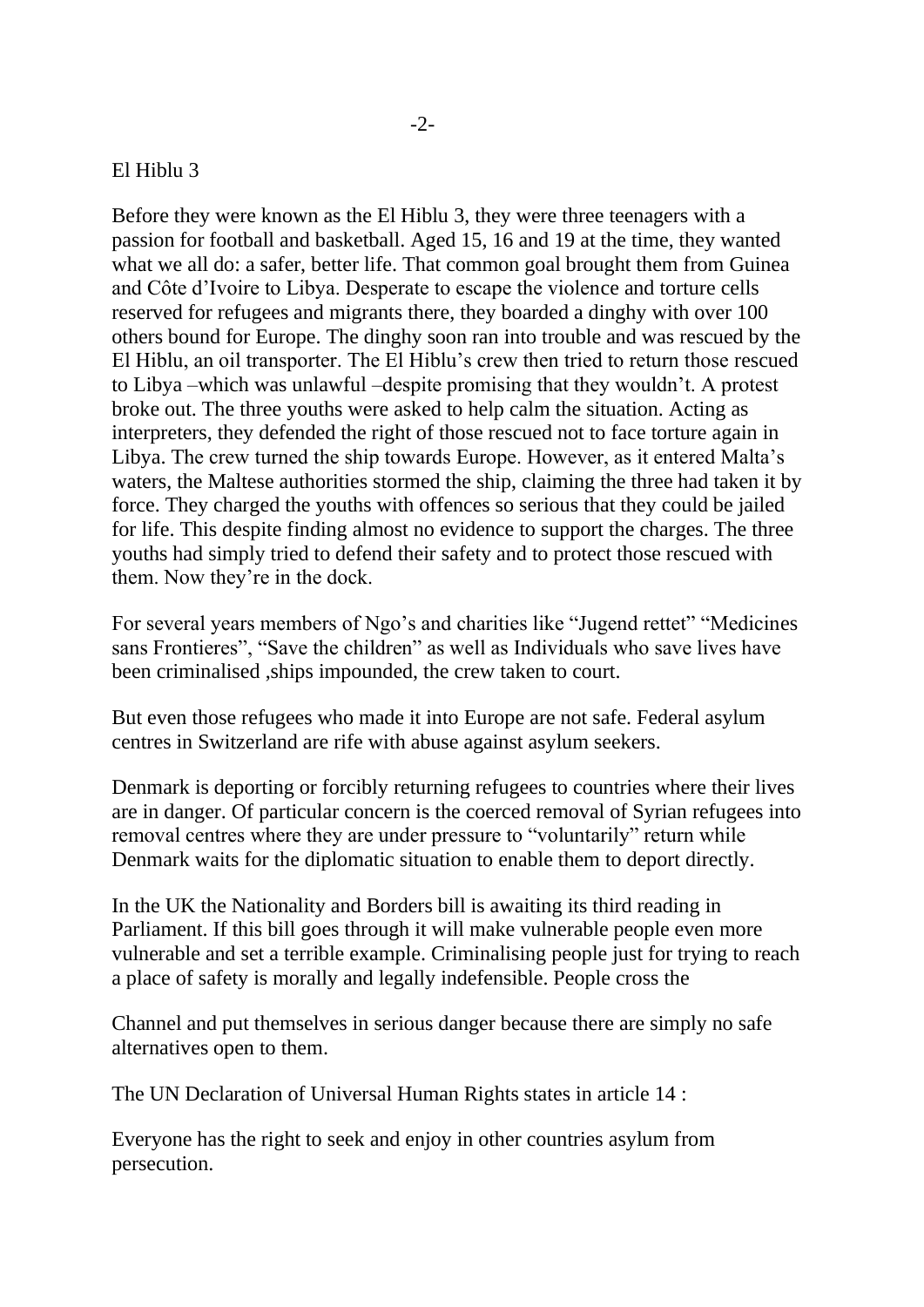# **Asylum is a Human Right ! Refugees Welcome!**

# **Demonstration on Saturday 23rd October to defend the Right to Asylum and Day of Action**

Assemble at 12 noon outside the **Embassy of Switzerland**

16-18 Montagu Place London W1 H 2BQ

We will be campaigning at the Swiss Embassy against Human Rights violations in Swiss Federal Asylum Centres.

From there we will be walking to the **Embassy of Malta** (Arrival 1.30pm)

Malta House, 36-38 Piccadilly London W1 J 0LE

There we will be campaigning for the acquittal of the three young boys, charged with serious crimes for using their language skills to negotiate the rescue of more than hundred refugees to Malta.

From there we will be walking to **Europe House** , the European Parliament Liaison Office in the UK . (Arrival 2.30pm)

32 Smith Square, London SW1P 3EU

We will be calling for:

Suspension of any co-operation with Libya on migration and border control, and in particular any assistance facilitating the containment of people in Libya

ensuring that civilian vessels, including boats operated by NGOs, are fully able to carry out their lifesaving SAR activities, without hindrance, including in Libya's SAR region;

Opening of additional safe and legal routes into Europe, through the offer of a meaningful number of places for resettlement and alternative pathways for protection for the thousands of people in need of protection stranded in Libya, and review migration policies with a view to facilitating regular pathways for migrants.

Finally we will be visiting the **Home Office** at

2 Marsham Street, London SW1P4DF. (Arrival 3pm).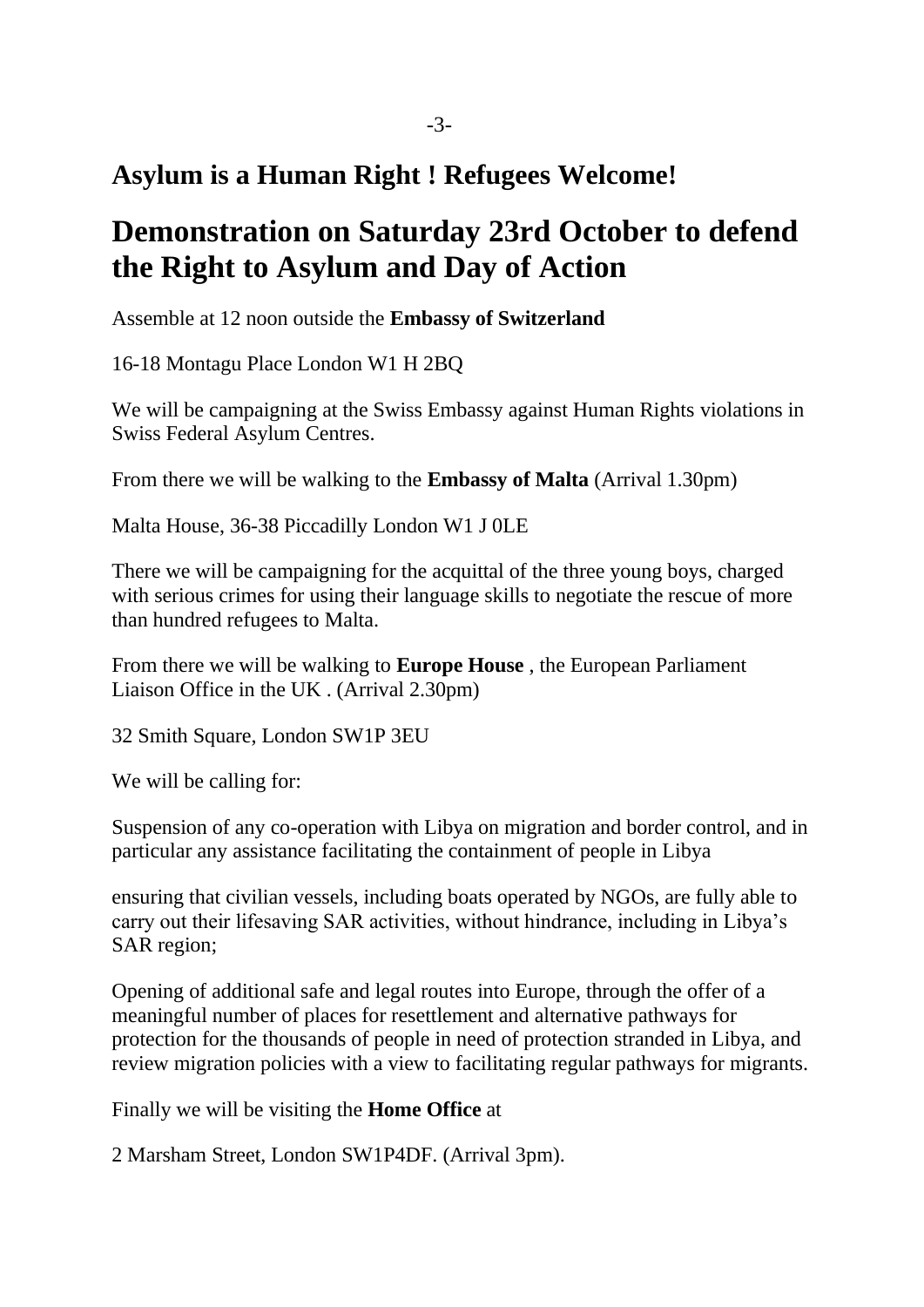We will be demanding safe and legal routes for asylum seekers and access to fair asylum procedures irrespective of the method of arrival.

# **Join us !**

For more information please contact [Ulrike.schmidt@amnesty.org.uk](mailto:Ulrike.schmidt@amnesty.org.uk)

# **Day of Action**

For those who can not travel to London we are proposing a nationwide **Day of Action on 23rd October** . One idea for the day of Action could be Amnesty supporters placing paper boats in public places with messages calling for safe and legal routes for refugees

Find out how to make a sailing boat from paper here :

<https://www.wikihow.com/Fold-an-Origami-Sail-Boat>

Please discuss ideas for a Day of Action in your groups and let us know !

We will be collating all your ideas and actions via a # on social media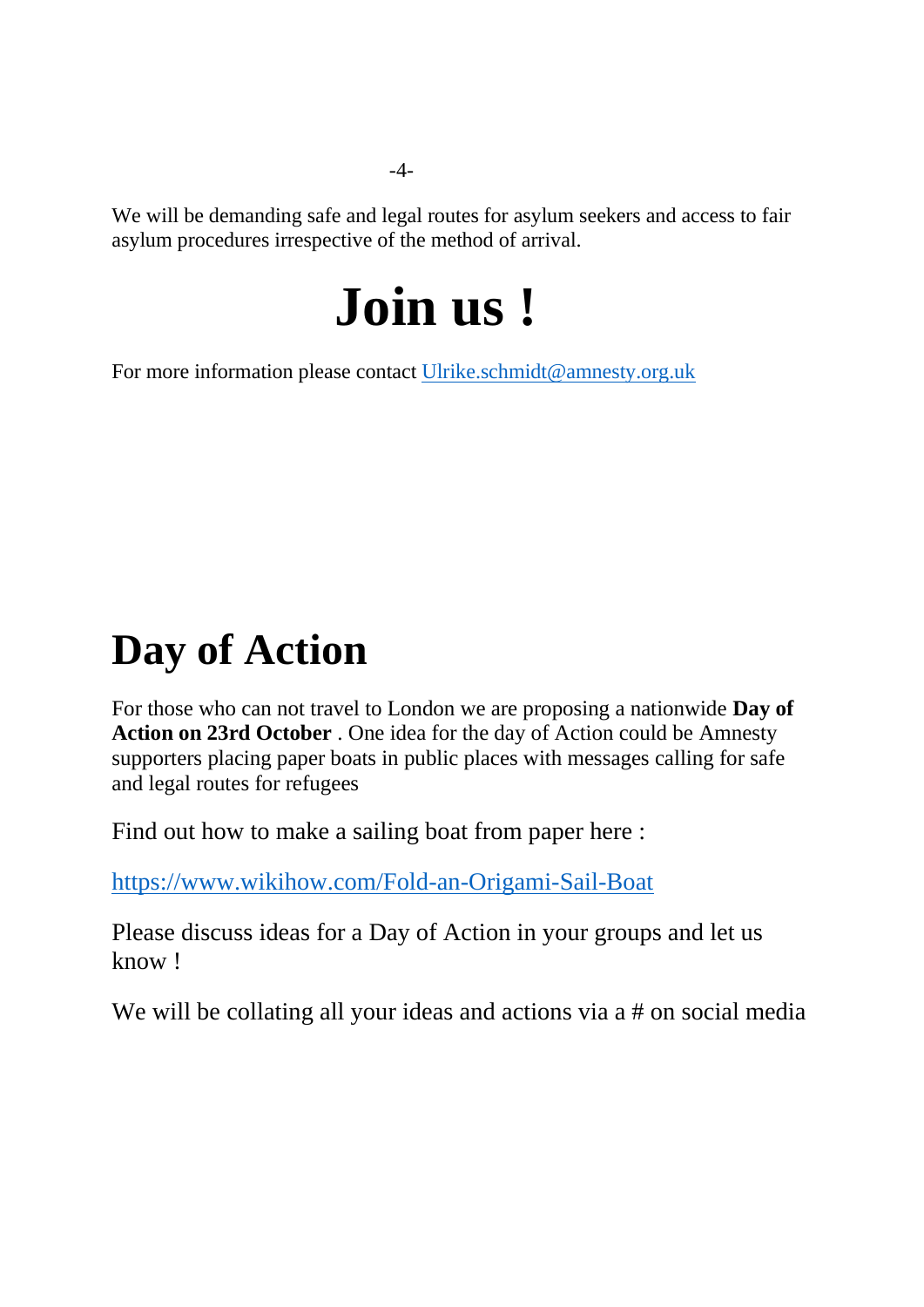#### Further information and background by Rovena Tanazi

[Rovena.Tanazi@amnesty.org.uk](mailto:Rovena.Tanazi@amnesty.org.uk)

#### **Malta (The El Hiblu 3)** Our long term case for adoption by groups

In Malta, there are three youths who face arbitrary and unjust charges held against them by the Maltese authorities. If found guilty of these grave offences, they could face life in prison. The male youths were among a group of over 100 people who survived and fled Libya and were rescued by a cargo ship called the El Hiblu 1 in March 2019. The crew on the ship attempted to return the rescued people back to Libya, which is not a safe place for migrants, as it is where torture, abuse, rape and extortion are common occurrences for refugees and migrants in Libya. The rescued migrants thus protested against the illegal return as they feared for their lives to be disembarked in Libya.

No evidence by the Maltese Authorities suggest any violence or damage to the ship which rescued the El Hiblu 3 and over 100 others from a dangerous dingy. The youths played a diplomatic role on the ship, calming the rest of the passengers, with one of them translating to the ship's captain and all three being allowed to sit with the captain and crew to reassure the other passengers that they would not be returned to Libya. Witnesses in the trial, which is still ongoing, also concur with this version of events described here.

Despite this, they were arrested upon arrival in Malta and now face a number of serious convictions all because they took a stand for their life and the rights of others. They, like the other migrants, sought safety in Europe, but now risk suffering a miscarriage of justice because they opposed an unlawful return.

As the trial runs, the El Hiblu 3 describe feeling powerless, robbed of a voice and a free, happy life. With your support, we can ensure they feel empowered by our love and support and make sure we push forward the truth of what really happened in March 2019. They deserve to get on with their lives and have these charges against them dropped and the case closed. This is the justice they deserve after everything they have experienced.

Read more about their case here: [Amnesty Public Statement.](https://www.amnesty.org/download/Documents/EUR3338842021ENGLISH.PDF)

BBC podcast on the El Hiblu 3 here: [The Documentary Podcast -](https://www.bbc.co.uk/sounds/play/p09r9l73) Malta and the El Hiblu 3 - [BBC Sounds.](https://www.bbc.co.uk/sounds/play/p09r9l73)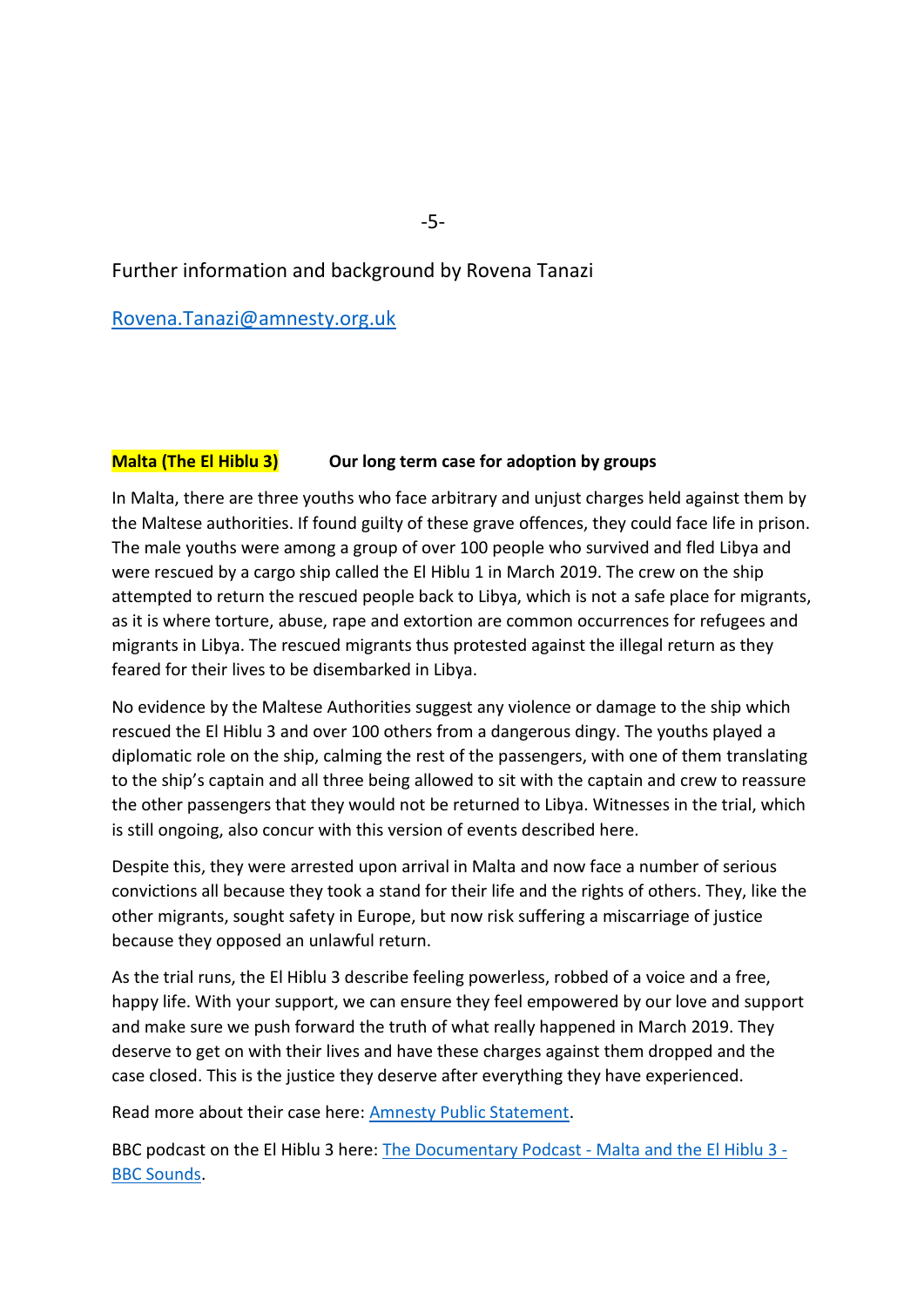Read a recent BBC news article here: Malta: The teenagers pulled from the sea and accused [of terrorism -](https://www.bbc.co.uk/news/world-57988934) BBC News.

Sign our petition here: [Demand justice for the El Hiblu 3 | Amnesty International.](https://www.amnesty.org/en/get-involved/take-action/w4r-2020-malta-el-hiblu-3/)

Write a letter to the Attorney General asking him to drop the charges against the El Hiblu 3 here: [EUR3325802020ENGLISH.PDF \(amnesty.org\)](https://www.amnesty.org/download/Documents/EUR3325802020ENGLISH.PDF) and look at our other attachments for some guidance in writing a letter.

Write to the Maltese High Commissioner here: [maltahighcommission.london@gov.mt](mailto:maltahighcommission.london@gov.mt)

You can use this message to post on twitter along with the hashtag: 2 years ago, three youths arrived in Malta in handcuffs. Their crime? Helping fellow asylum-seekers to escape torture in Libya. Two years on, they still risk life sentences. Time for justice for the #ElHiblu3

You can also retweet this message: [Amnesty EU on Twitter: "Three youths faced a life](https://twitter.com/AmnestyEU/status/1375330172660944897?s=20A)[threatening situation. Faced with being unlawfully returned to #Libya where torture &](https://twitter.com/AmnestyEU/status/1375330172660944897?s=20A)  [suffering are rife, they helped save about 100 people seeking asylum. Two years on, they](https://twitter.com/AmnestyEU/status/1375330172660944897?s=20A)  [still risk life sentences in Malta. Demand justice for #Elhiblu3 https://t.co/8deN467dy1" /](https://twitter.com/AmnestyEU/status/1375330172660944897?s=20A)  **[Twitter](https://twitter.com/AmnestyEU/status/1375330172660944897?s=20A)** 

#### **Greece**

In Amnesty's recent report '[Greece: Violence, Lies, and Pushbacks](file:///C:/Users/User/Documents/WORK/VOLUNTEERING/AMNESTY/Greece/GREECE-VIOLENCE%20LIES%20AND%20PUSHBACKS_EUR25-4307-2021%20(1).pdf)' launched on the 23rd June this year, Amnesty reported that Greece continue to use pushbacks and has committed other serious human rights abuses in order to prevent migrants and refugees from entering the EU.

This report focuses on the Evros region in particular, between June and December 2020 and the 16 individuals who have provided testimonies of their experience have informed us of unlawful forced returns, violence, arbitrary detention and poor, unacceptable conditions in detention centres. The incidents documented in the report violate Greek, EU and international human rights law and this must be acknowledged by the Greek authorities, as they continue to endanger the lives of refugees and migrants through inaction and failure to meet international human rights standards.

Greece continue to hold onto their baseless excuses that the evidence compiled that expose Greece for pushbacks and their poor treatment of refugees and migrants, are false or untrue. Greece also is unwilling to undertake an effective investigation into the many reports of human rights abuses faced by refugees and migrants, highlighting a complete disregard for humanity and international law.

As Greece shows unwillingness to shift their stance and accept the reality of the experiences of refugees and migrants, we are asking for your help to call on Greece to immediately halt all unlawful summary returns, acknowledge the severity of pushbacks, investigate allegations of unlawful returns, arbitrary detention and violence. Additionally we urge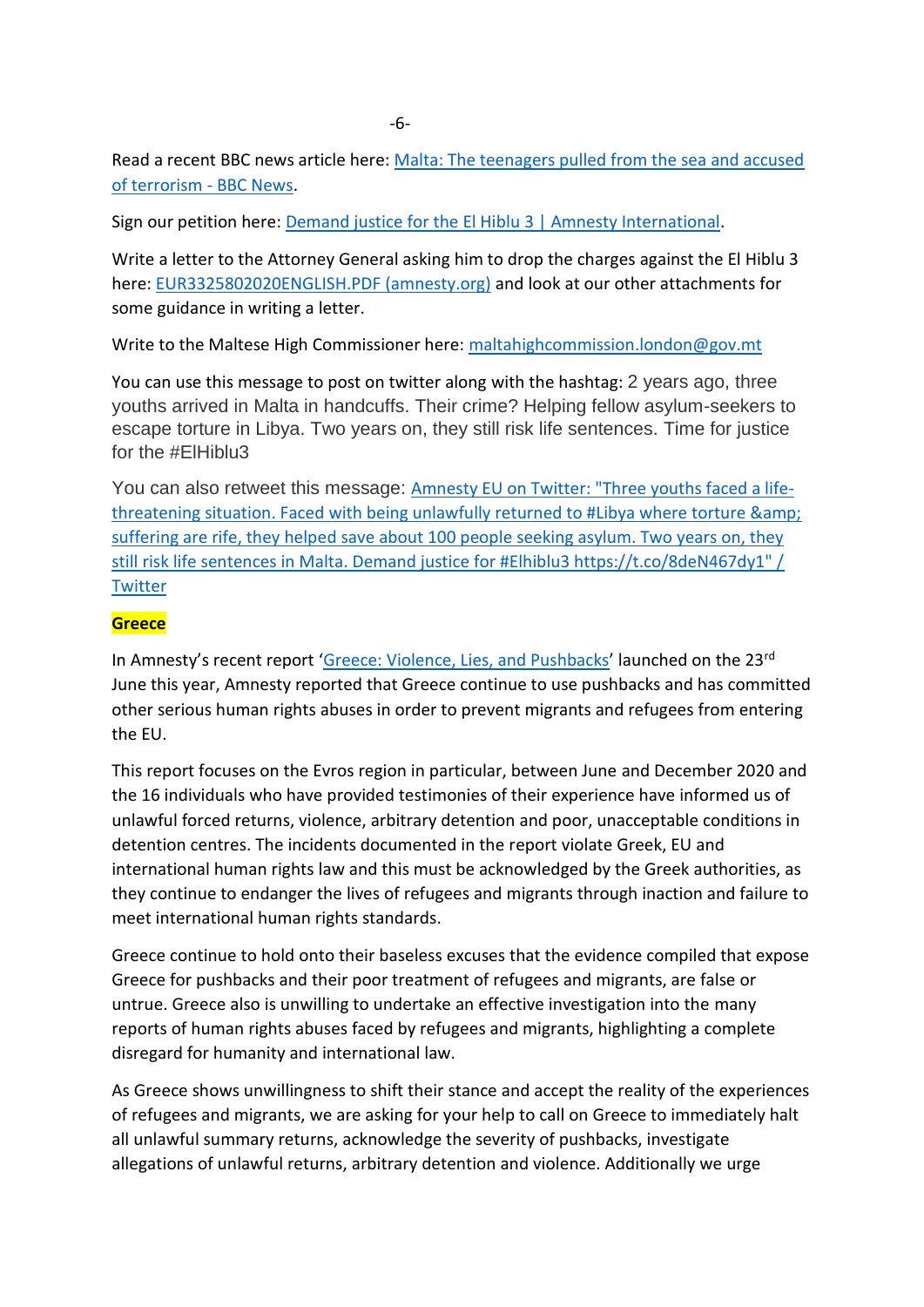Greece to halt the arbitrary detention of refugees and migrants and improve its migration detention system.

The testimonies of refugees and migrants in this report provide for a difficult read, as the detail of their experiences is shocking and heart breaking. They have truly seen the horrors of humanity when trying to seek safety. Join us in our aim to ensure that Greece respects refugees and migrants and does not continue to maintain illegal, heinous practices that are not only immoral, but breach their duty to international human rights law.

Write to the Greek Embassy here: [gremb.lon@mfa.gr.](mailto:gremb.lon@mfa.gr)

#### **Croatia**

In Croatia, Amnesty has also reported on the police violence and abuse inflicted on refugees and migrants in their report '[Pushed to the edge](file:///C:/Users/User/Documents/WORK/VOLUNTEERING/AMNESTY/Croatia%20&%20Bosnia/AI%20Report%20Croatia%20Violence%20at%20the%20border%5b6423%5d.PDF)'. This research which was carried out between June 2018 and January 2019, found that refugees and migrants who made it to Croatia were often denied an opportunity to seek international protection. Instead they were often subject to violence, abuse and intimidation by the police at the border and were systematically and deliberately pushed back and collectively expelled to Bosnia and Herzegovina.

Croatia rejects the allegations of illegal pushbacks and police violence, maintaining that the police acted within the restrictions of national and EU law. They also claim that reports of police abuse are "thoroughly investigated', that no evidence of unlawful use of force was found and accuse refugees and migrants for making false. Yet the Croatian authorities try to prevent scrutiny of police practice at the borders and the country's migration policies. It has also denied the Croatian Ombudsperson access to migrant-related information and has increasingly targeted NGOs who are simply providing aid to refugees and migrants. Additionally, volunteers have been harassed by the police, detained without formal charges and threatened with criminal convictions for simply speaking the truth about police violence.

Amnesty calls on the Croatian authorities to stop border and local police from exercising force, intimidation, violence and abuse on refugees and migrants seeking access to Croatian territory. We also call on Croatia to promptly set up an effective and impartial investigation into the allegations of excessive use of force by the police and appropriate actions must be taken against perpetrators. Finally, the authorities must stop targeting and harassing organizations and activists who work to improve refugee and migrant rights and instead should respect and provide a safe environment to conduct their work.

We need your help to call on the Croatian authorities to ensure they meet our calls, otherwise our failure to ensure Croatia are committed to our calls can continue to put refugees and migrants at further risk if they attempt to cross into Croatia.

Write to the Croatian Embassy here: [croemb.london@mvep.hr](mailto:croemb.london@mvep.hr)

#### **The EU is also responsible!**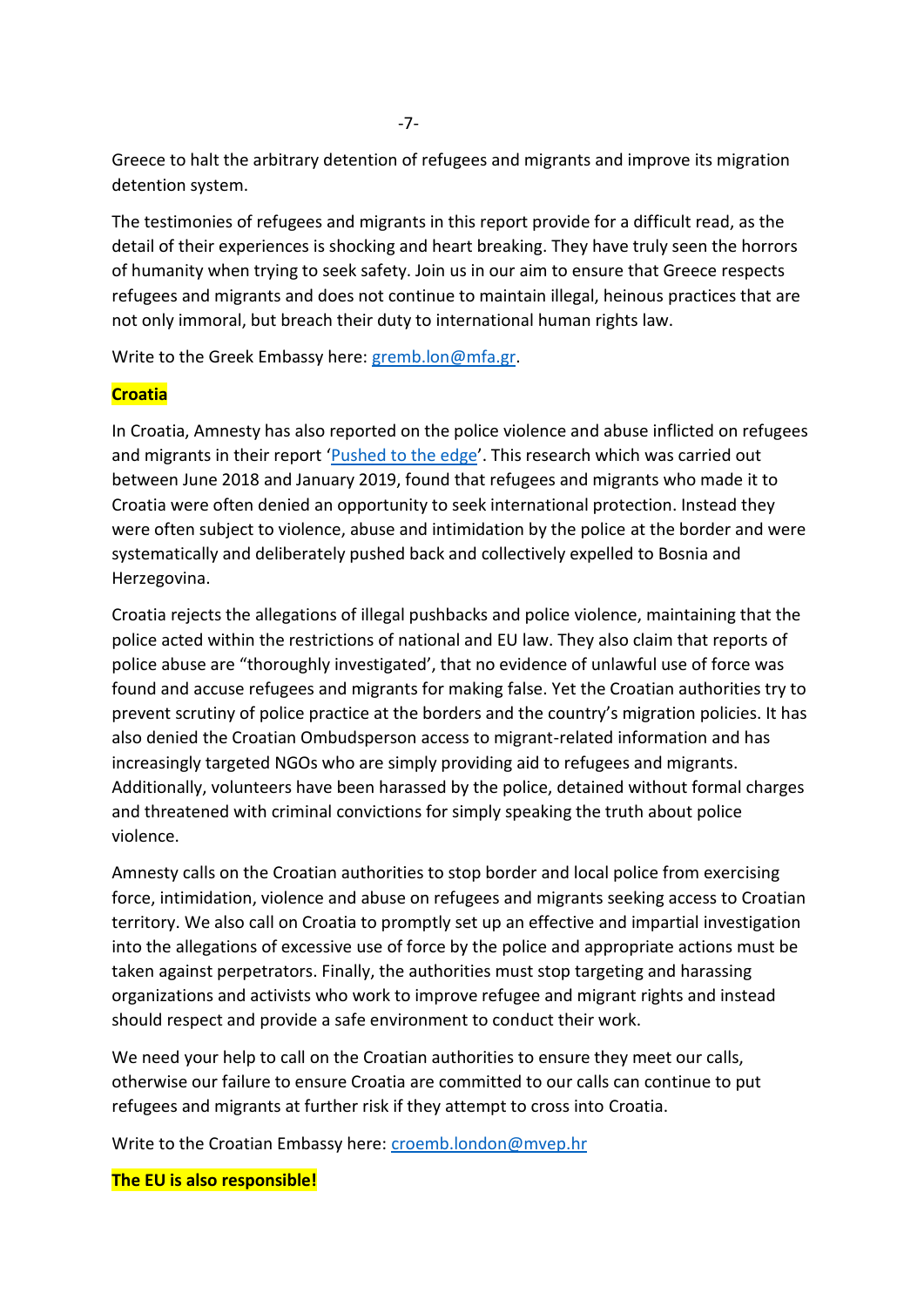The EU's anti-migration agenda has influenced many European member states to maintain higher security of their borders, but this has inexcusably encouraged member states to breach EU and International law by continuing and even providing worse, substandard treatment to refugees and migrants. The EU however turns a blind eye on this and fails to hold these countries to account, but instead they cooperate with Libya, which is known by [Amnesty](file:///C:/Users/User/Documents/WORK/VOLUNTEERING/AMNESTY/Libya/12072021%20Report%20final.pdf) to be a dangerous and unsafe place to disembark refugees and migrants, thus undermining any respect they claim to have for refugees and migrants.

The El Hiblu 3 along with over 100 passengers had sought safety in Europe after surviving the horrors of Libyan detention and yet the EU unashamedly continues to provide resources and assist the Libyan authorities to intercept people in the Central Mediterranean. They do this whilst knowingly breaching the international legal principle of 'non-refoulement' to not return someone to a place where their safety is at risk and knowing that Libya is responsible for a number of widespread human rights violations.

As for Croatia, the EU is aware of the country's draconian response to refugees and migrants and is claimed to have asked Croatia to address reports of pushbacks and violence. However, this response has not been consistent as German Chancellor Angela Merkel and various other EU bodies have commended Croatia for making progress in curbing an irregular flow of migrants into the EU and protecting the external EU borders. Despite also knowing about Croatia's unlawful and immoral practices in dealing with refugees and migrants, the EU continue to allocate significant funds to assist Croatia to improve their border security. Additionally, whilst it was assumed the EU would have oversight over these funds and ensure there is a monitoring mechanism in Croatia so that they abide by human rights laws, the EU have proved to be dishonest about their desire to uphold the rights of refugees and migrants. The guardian exposed the EU for covering up evidence that proves the Croatian government had failed to supervise border forces, leading to the same abhorrent practices continuing. Interestingly enough, the commission were also going to present a report suggesting that Croatia's monitoring mechanism had helped ensure that activities at the border were in compliance with International, European and national law and were 'conscientious' and of 'high quality'.

In Amnesty's report on Greece, the EU appear to also prioritise border control over human rights by calling Greece Europe's shield. Frontex, the EU agency that monitors their external borders, has also been repeatedly pushed by Amnesty to withdraw from operations in Greece, especially considering the new evidence that serious human rights violations have been committed in the area close to their operations. Continuing operations can lead to complicity and displays the EU as engaging with these violations. If Frontex can be found responsible for engaging in pushbacks in the Evros region (which an inquiry failed to consider) then the EU have seriously breached their obligations to refugees and migrants human rights by allowing frontex's operations to continue.

The EU's tolerance of allowing member states to escape from their responsibilities to European and International human rights law and to put refugees and migrants at great risk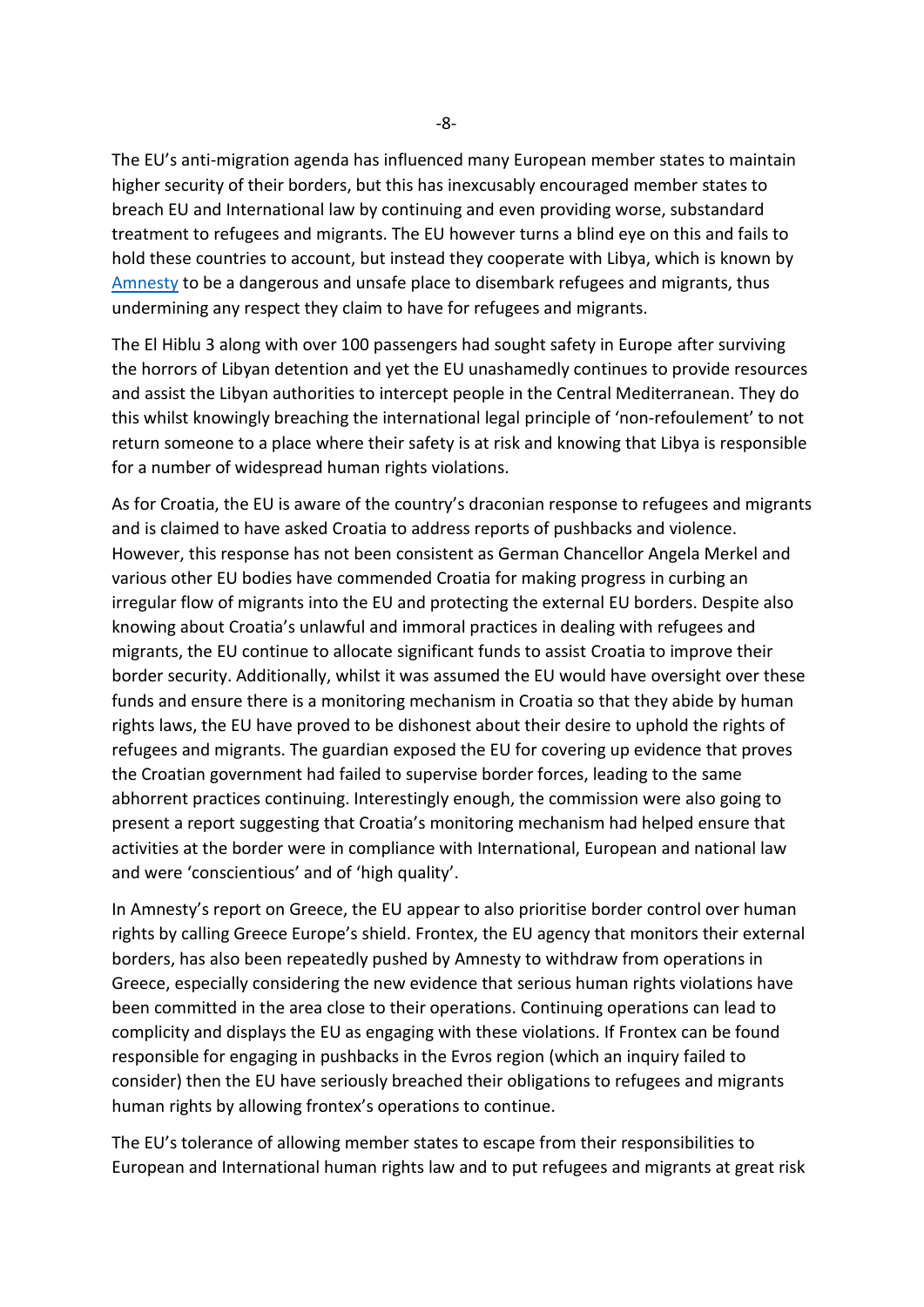is disgraceful. Their cooperation with Libya is also dishonourable and illustrates their true disregard for refugees and migrants lives. Though member states are responsible for their own actions, the EU is responsible for holding guilty states to account, which is why we are calling on you to help us question where their EU's morals, principles and duties lie in regards to protecting refugees and migrants. They need to ensure that refugees and migrants are treated as human beings and are not harmed by their border policies.

Take action on social media:

- Once you have read our demands for the EU in our reports, you can help us push the EU to meet them and their obligations to European and International law on twitter [@EU\\_Commission](https://twitter.com/EU_Commission) and [@Europarl\\_EN](https://twitter.com/Europarl_EN) and [@EUdelegationUK](https://twitter.com/EUdelegationUK). Don't forget to [@AmnestyUKEurope](https://twitter.com/AmnestyUKEurope) as well!
- You can also take action on Facebook to call on the EU to deliver our proposals [\(European Parliament](https://www.facebook.com/europeanparliament) and [European Commission\)](https://www.facebook.com/EuropeanCommission).

# **"I ASK THAT THEY TREAT ASYLUM SEEKERS LIKE HUMAN BEINGS"**

Further information and background on abuse in federal asylum centres in Switzerland by Jovana Bosnjak [Jovana.Basnjak@amnesty.org.uk](mailto:Jovana.Basnjak@amnesty.org.uk)

HUMAN RIGHTS VIOLATIONS IN SWISS FEDERAL ASYLUM **CENTRES**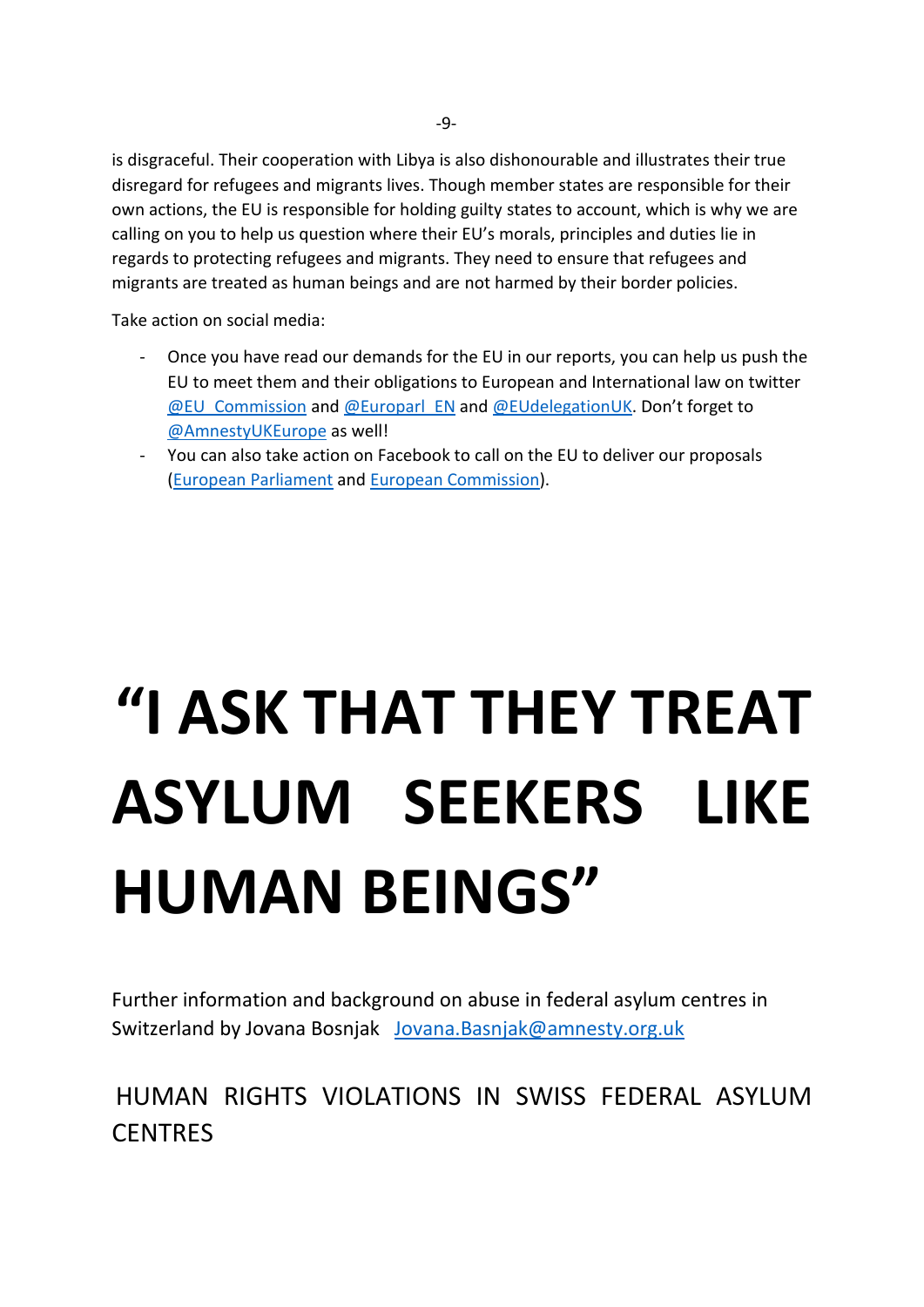People held in federal asylum centres operated by private security companies in Switzerland have been subjected to a range of abuse at the hands of security guards, including violence and coercive measures, the use of pepper gel and being locked in a metal container resulting in hypothermia, said Amnesty International.

The findings - contained in a new 25-page Amnesty report - 'Human Rights Violations in Swiss Federal Asylum Centres' - shows how people have suffered abuse across a lengthy period in facilities operated by the State Secretariat for Migration in Basel, Giffers, Boudry, Altstätten and Vallorbe.

Drawing on testimony from more than 30 people - including 14 victims of abuse, 18 current and former security guards, lawyers, social workers and social educators who witnessed mistreatment - Amnesty's report shows that a culture of abusive behaviour towards people housed in federal asylum centres had developed because of an assumption that people seeking asylum are potentially violent and dangerous.

Security guards criticised training methods at the centres, expressing their shock at instructions and encouragement from their superiors to quickly resort to violence and coercive measures. In particular, staff were shocked at the use of a "reflection room", a metal container where people - including children - are detained in freezing-cold temperatures.

Amnesty found that six of the 14 people it interviewed had required hospital treatment for their injuries, and two were denied medical treatment even though they had requested assistance. It was also found that those who had suffered abuse were unaware of how to lodge complaints, with access to justice limited.

Concerns about abuses were brought to Amnesty's attention by social workers and security guards, as well as people seeking asylum who are or were housed in the centres, and legal representatives who work or have worked in the facilities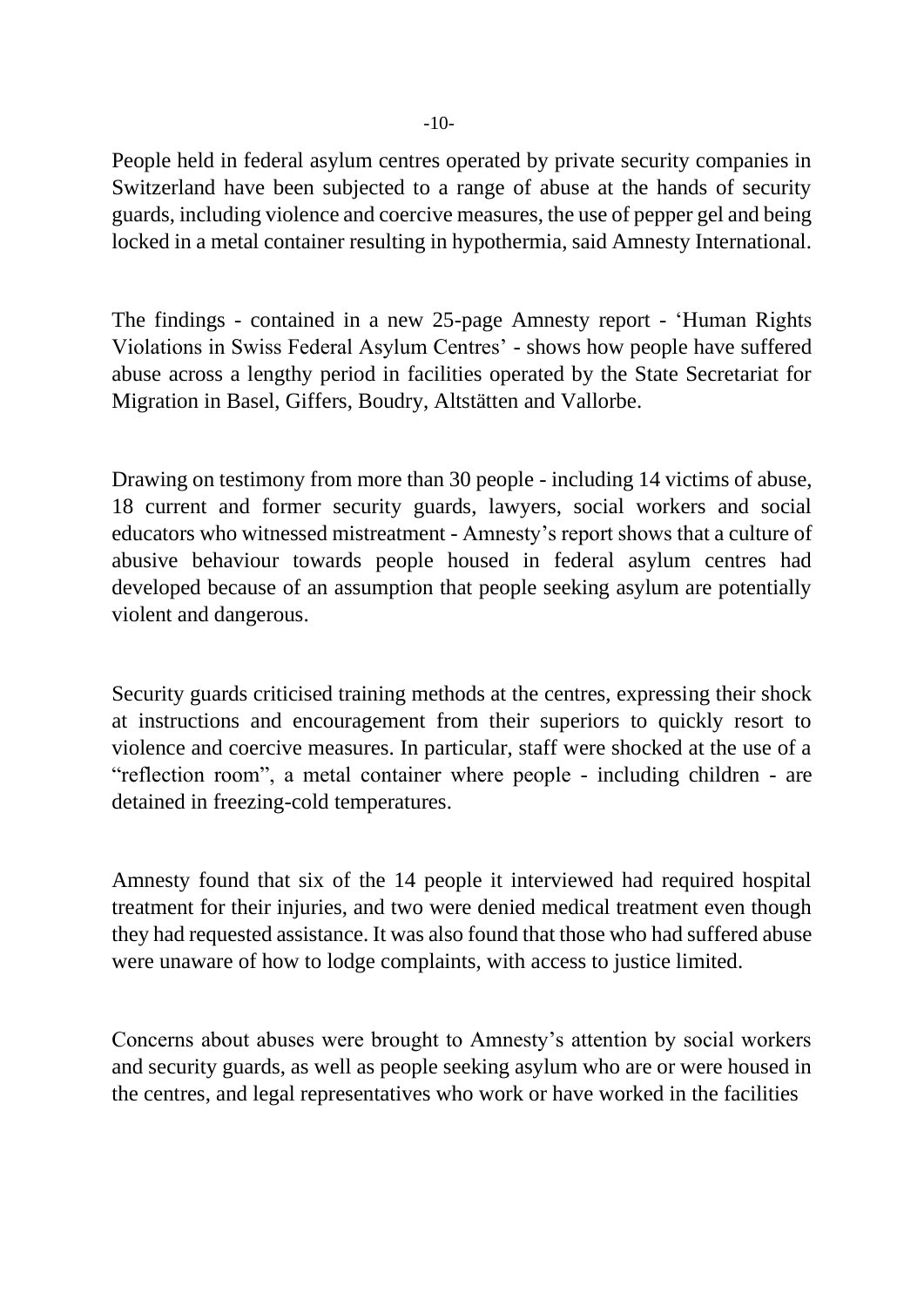Amnesty is calling on the Swiss authorities to address negative stereotypes and racist views about those seeking asylum in the country, especially people from North Africa, and to stop placing unaccompanied minors in asylum centres.

**The Government must address urgent systemic issues and take measures to end the cycle of abuse, eradicate racism and protect the human rights of people in federal asylum centres**

**Amnesty International Report:**

**[https://www.amnesty.org.uk/press-releases/switzerland-violence-and](https://www.amnesty.org.uk/press-releases/switzerland-violence-and-racism-asylum-centres-run-private-security-companies-new)[racism-asylum-centres-run-private-security-companies-new](https://www.amnesty.org.uk/press-releases/switzerland-violence-and-racism-asylum-centres-run-private-security-companies-new)**

# **Austria: "We just want some rights!", Migrant care workers denied rights in Austria**

In Austria more than 60,000 workers care for older people in their homes, most of whom are women migrant workers from Central and Eastern Europe, who are often subjected to various intersecting forms of discrimination and abuse. Livein care workers are under-protected and undercompensated. They receive low wages, work excessively long hours without adequate breaks and experience barriers in accessing social security. Amnesty International calls on the Austrian authorities to extend minimum wage protection and working hours protection to all live-in care workers, to strengthen labour inspections and to provide counselling and remedies for discrimination and abuse at work.

### **Thousands of Romanian and Slovak live-in care workers face discriminatory pay and working conditions during pandemic**

**Women paid less than men, while migrant workers paid less than Austrians**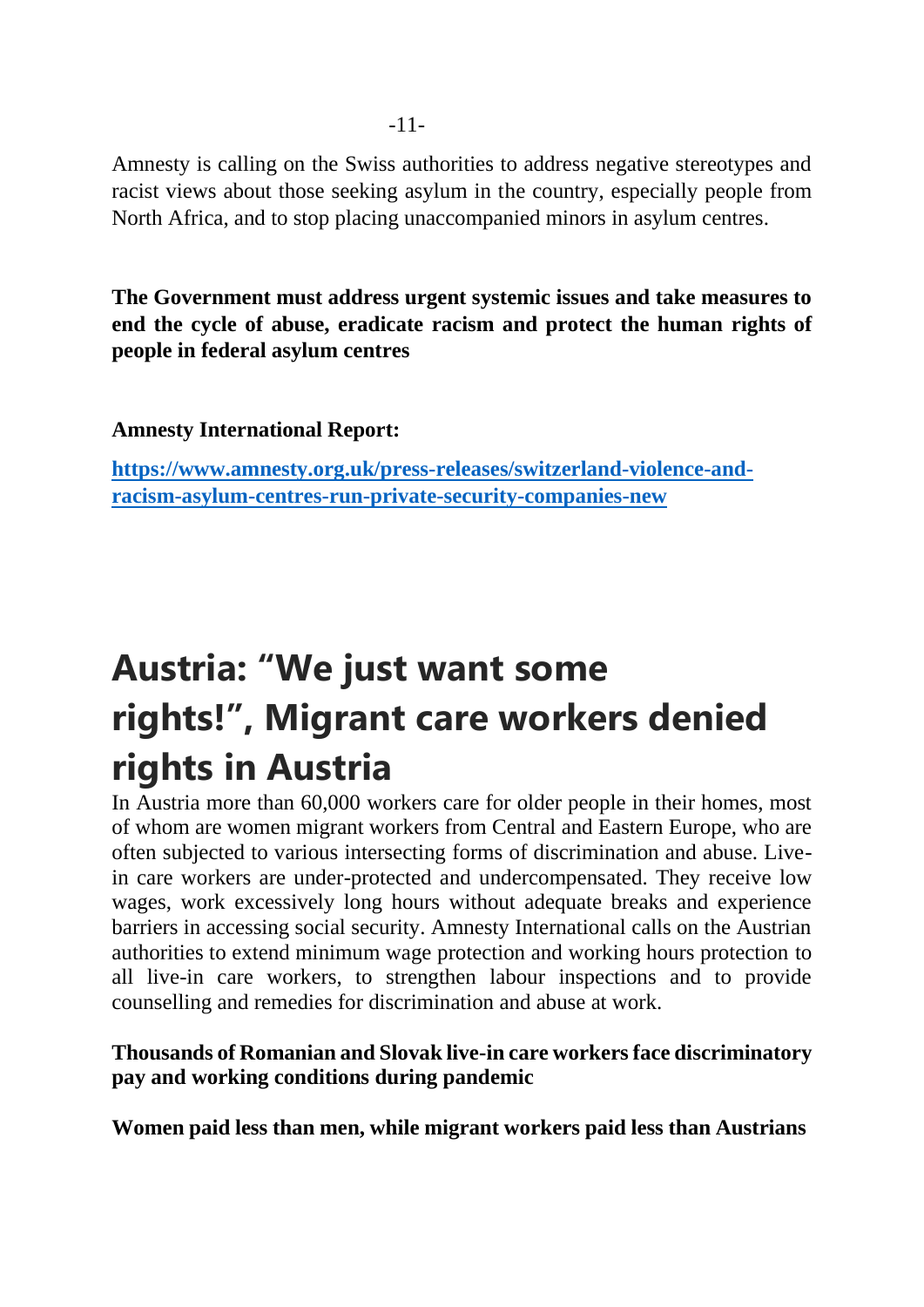## **We have no holiday pay and no unemployment benefits' - Dora, Romanian care worker**

Amnesty's 34-page report - We just want some rights - documents serious workers' rights concerns for migrant women in Austria working as live-in carers for older people.

Read the report: [https://www.amnesty.org.uk/press-releases/austria-women](https://www.amnesty.org.uk/press-releases/austria-women-migrant-care-workers-exploited-during-pandemic)[migrant-care-workers-exploited-during-pandemic](https://www.amnesty.org.uk/press-releases/austria-women-migrant-care-workers-exploited-during-pandemic)

Many of the women - from Central and Eastern Europe - are subjected to discrimination and abuse.

Care workers in Austria told Amnesty that unfair wages, lack of sick pay and inadequate breaks were a daily reality before the pandemic, but Covid-19 had made working conditions unbearable.

Marco Perolini, Amnesty International's Western Europe Researcher, said:

"In Europe, more and more people are working in precarious conditions, but women migrant workers are especially under-compensated, under-protected and exploited.

"Care work is emotionally and physically exhausting at the best of times, but during the pandemic, many women migrant workers worked excessively long hours and shifts for months on end.

**"We are calling on the Austrian authorities to extend minimum wage protection and working hours protection to all live-in care workers, to strengthen labour inspections and to provide counselling for discrimination and abuse at work."**

**Sign the petition here: [https://www.amnesty.at/mitmachen/actions/24](https://www.amnesty.at/mitmachen/actions/24-stunden-unverzichtbar/) [stunden-unverzichtbar/](https://www.amnesty.at/mitmachen/actions/24-stunden-unverzichtbar/)**

**'**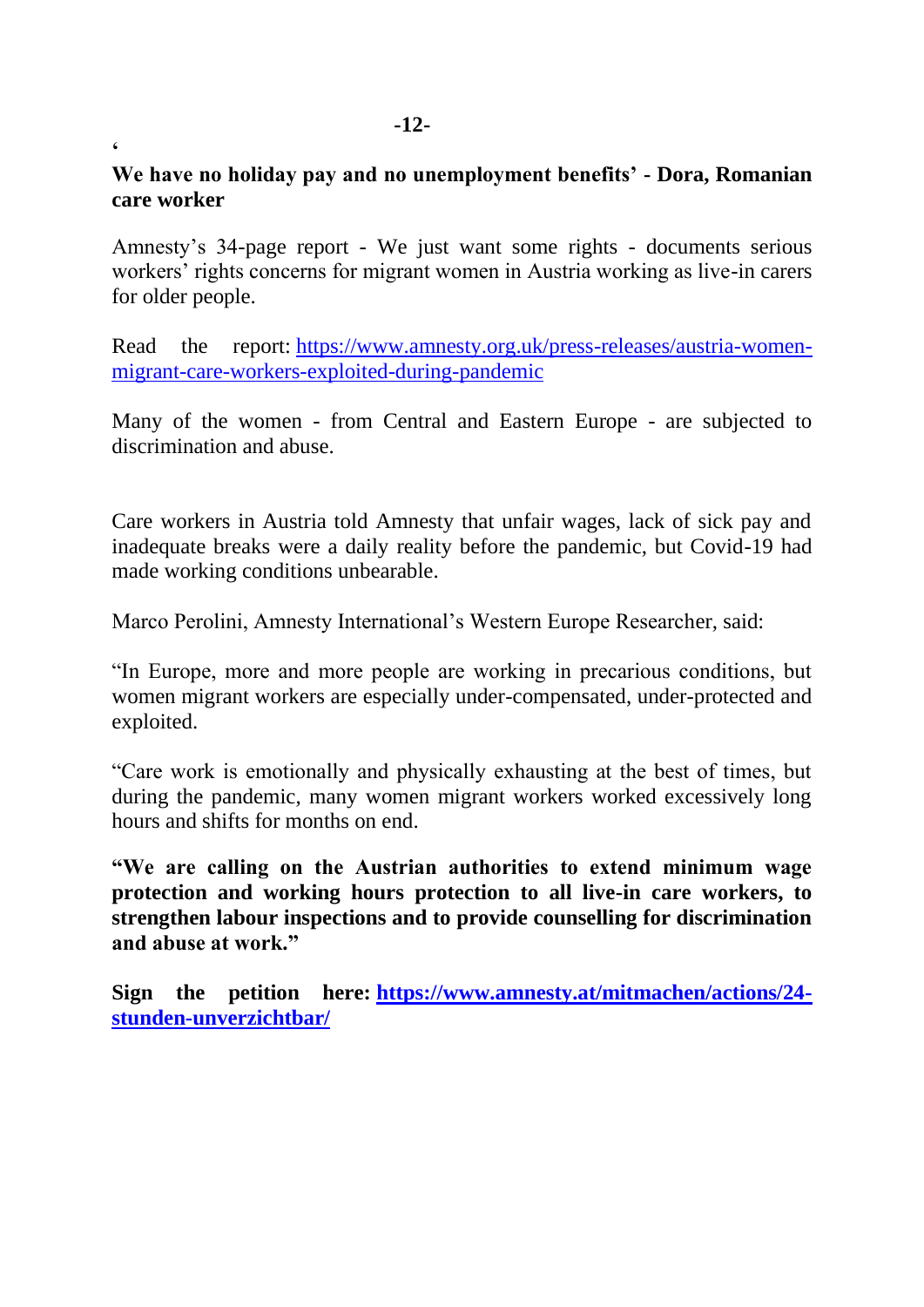# Turkey: August updates

# **METU**



On July 16th there was a hearing of the METU PRIDE CASE. Before the trial date, Amnesty International Turkey sent 155,339 signatures from from 13 sections on the online petition we drew your attention to in previous newsletters to the Ministry of Justice and the total number has reached almost

255,000. It shows a huge and encouraging level of support. Thank you for your efforts in encouraging your members and supporters to sign the petition.

Unfortunately, the case has been postponed one more time to October 8th and students Melike & Özgür still face 3 years in prison for peacefully protesting about the cancellation of their annual Pride march.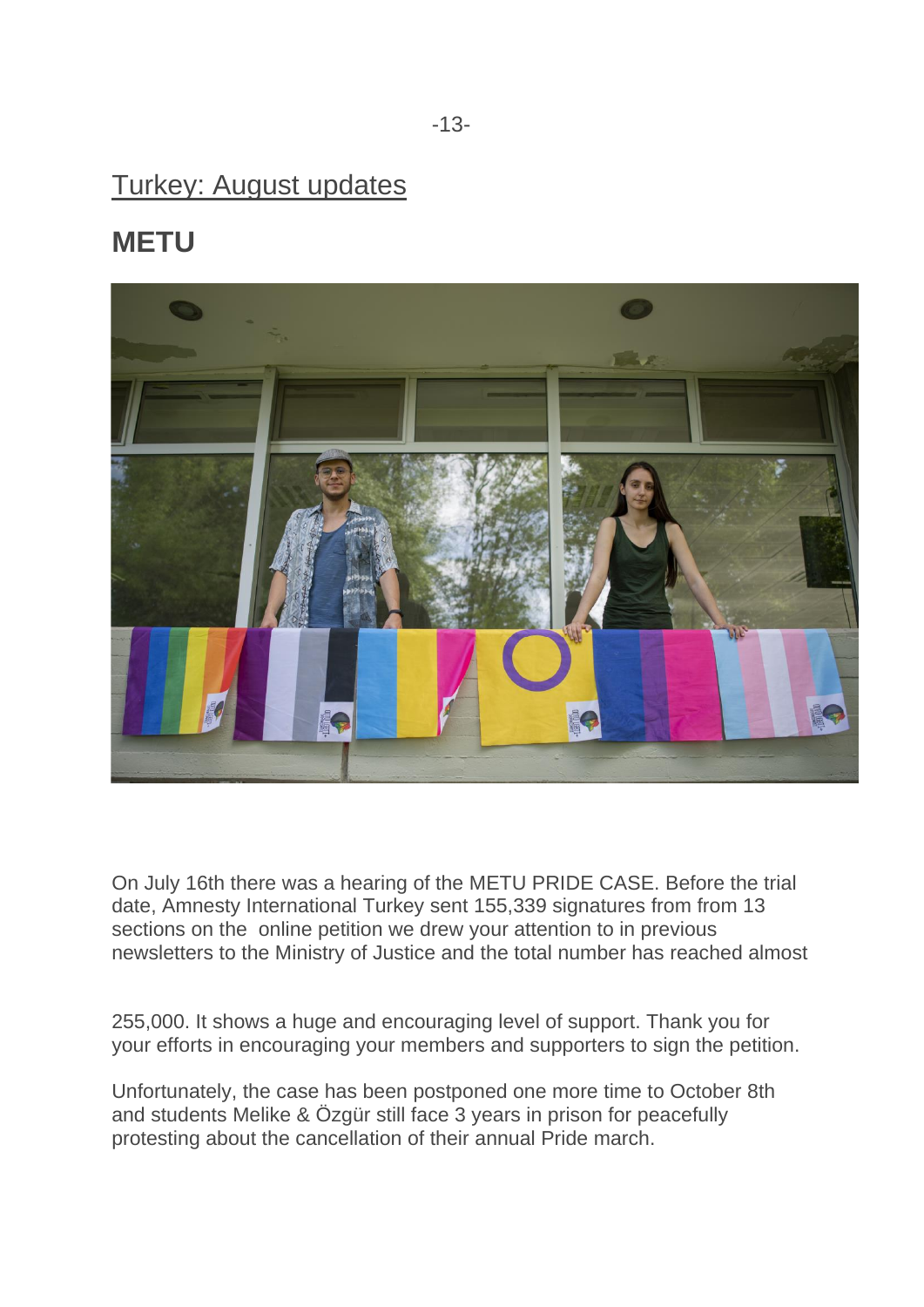-14- We will keep you updated on progress with the case and with requests for further actions.

# Büyükada



3 years ago on 15 August, we celebrated the release on bail of the Honorary President of AI Turkey Taner Kılıç, who had already been wrongfully imprisoned for 14.5 months ( see video <https://twitter.com/i/status/1426861257337016320> )

In July 2020 the four remaining defendents in the so called Büyükada case, **Taner Kılıç İdil Eser**, **Özlem Dalkıran** and **Günal Kurşun**, were convicted on terrorism-related charges, in the absence of any evidence of criminal acts and despite the fact that allegations against them had repeatedly been disproven

in the course of the trial. As we have reported in previous newsletters, the case has now reached the final stage of appeal and a decision is expected from the Court of Cassation within the coming weeks or months. The Turkish